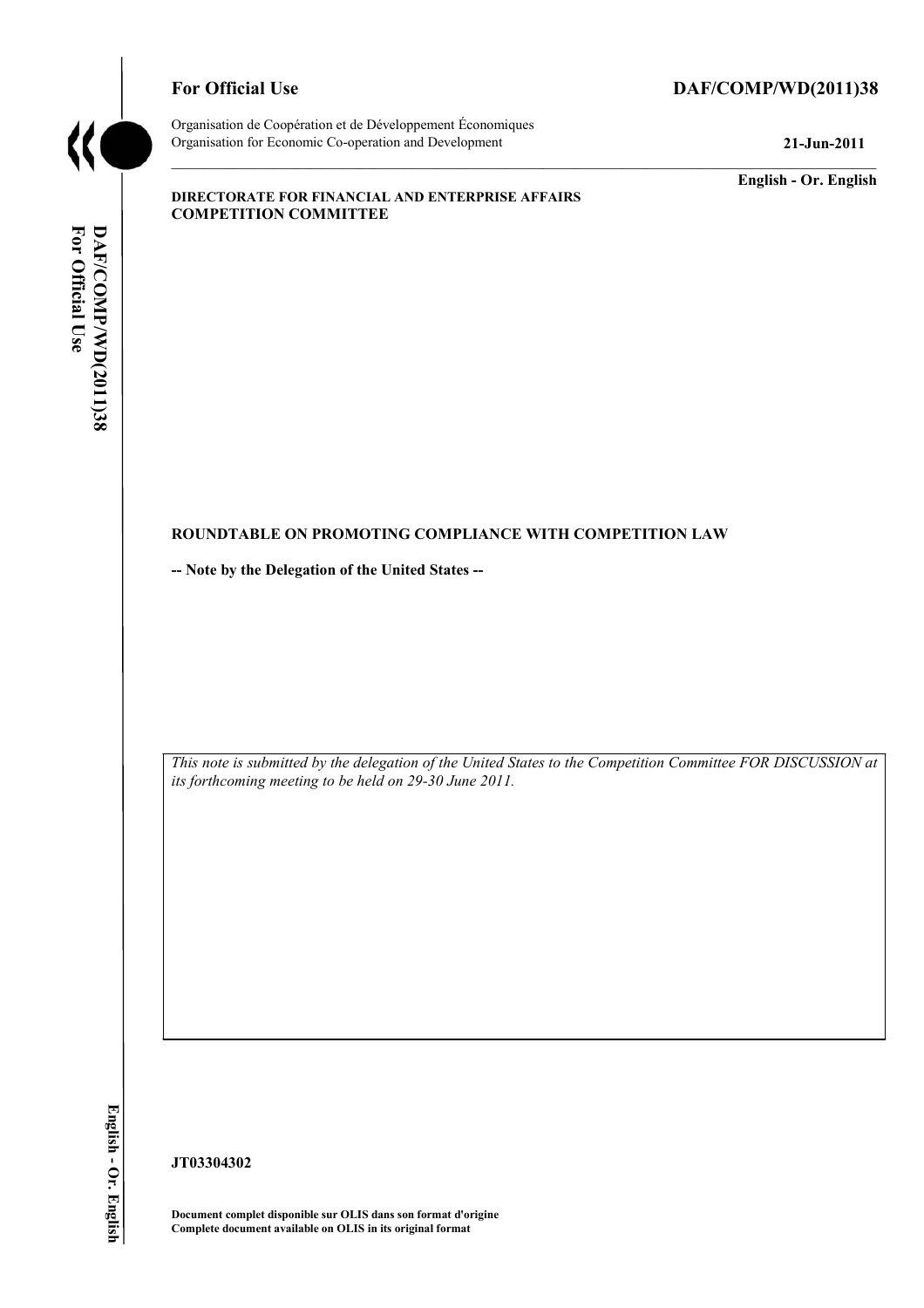## **ROUNDTABLE ON PROMOTING COMPLIANCE WITH COMPETITION LAW**

## **-- Note by the United States --**

1. This paper responds to the Chairman's invitation for written submissions on the topic of promoting compliance with competition law. The Federal Trade Commission ("FTC") and Antitrust Division of the U.S. Department of Justice ("Division") (collectively "the agencies") are pleased to provide our perspective on this important issue. The paper addresses the topic in three parts. The first part offers various agency enforcement perspectives on the topic. The second part looks into the role private antitrust enforcement plays in promoting compliance. Finally, the third part provides agency perspectives on antitrust compliance programs. The agencies note that the agencies are not best placed to answer some of questions suggested in the invitation for submissions. Private companies are in a better position to explain what factors determine their decision to comply or not comply with competition laws.

# **1. Promoting better compliance: Agency perspectives**

## *1.1 Transparency of the agency process & clear guidance*

## *1.1.1 Transparency of enforcement actions*

2. The agencies complement their enforcement actions by providing detailed guidance to consumers, the business community, and the private antitrust bar that counsels it. Robust transparency promotes compliance because it informs antitrust enforcement's stakeholders of the boundaries between legitimate conduct and conduct that runs afoul of the antitrust laws.

enforcement, history, statutes, agency operations) through their public websites.<sup>1</sup> In our legal system, 3. The agencies provide the public with substantial information about all aspects of antitrust (policy, administrative litigation at the FTC and litigation in federal court by both agencies result in written judicial and agency opinions that form a body of legal precedent that can guide private compliance with the antitrust laws. The agencies similarly make this jurisprudence available through our websites.<sup>2</sup>

the Tunney Act, $3$  when the Division files its complaint and proposed consent decree in federal court, it also 4. Parties in most of our cases settle matters instead of litigating. Settlements generally do not result in a substantive judicial opinion. Nevertheless, they form an important body of precedent with broad influence in the private antitrust bar, the business community, and consumers at large. In accordance with files a competitive impact statement and invites comment from interested parties. Before the FTC accepts a consent order, it follows a similar practice, inviting public comment by issuing a draft complaint, a press

<sup>1</sup> See, for example, the FTC Competition Policy Guidance gateway page *available at*  http://www.ftc.gov/bc/guidance.shtm; relevant documents on the Antitrust Division webpage at http://www.justice.gov/atr/public/index.html.

 $\overline{c}$ 2 See http://www.ftc.gov/bc/caselist/index.shtml; http://www.justice.gov/atr/cases/index.html#page=page-1.

<sup>&</sup>lt;sup>3</sup> Antitrust Procedures and Penalties Act, 15 U.S.C. § 16(b)-(f).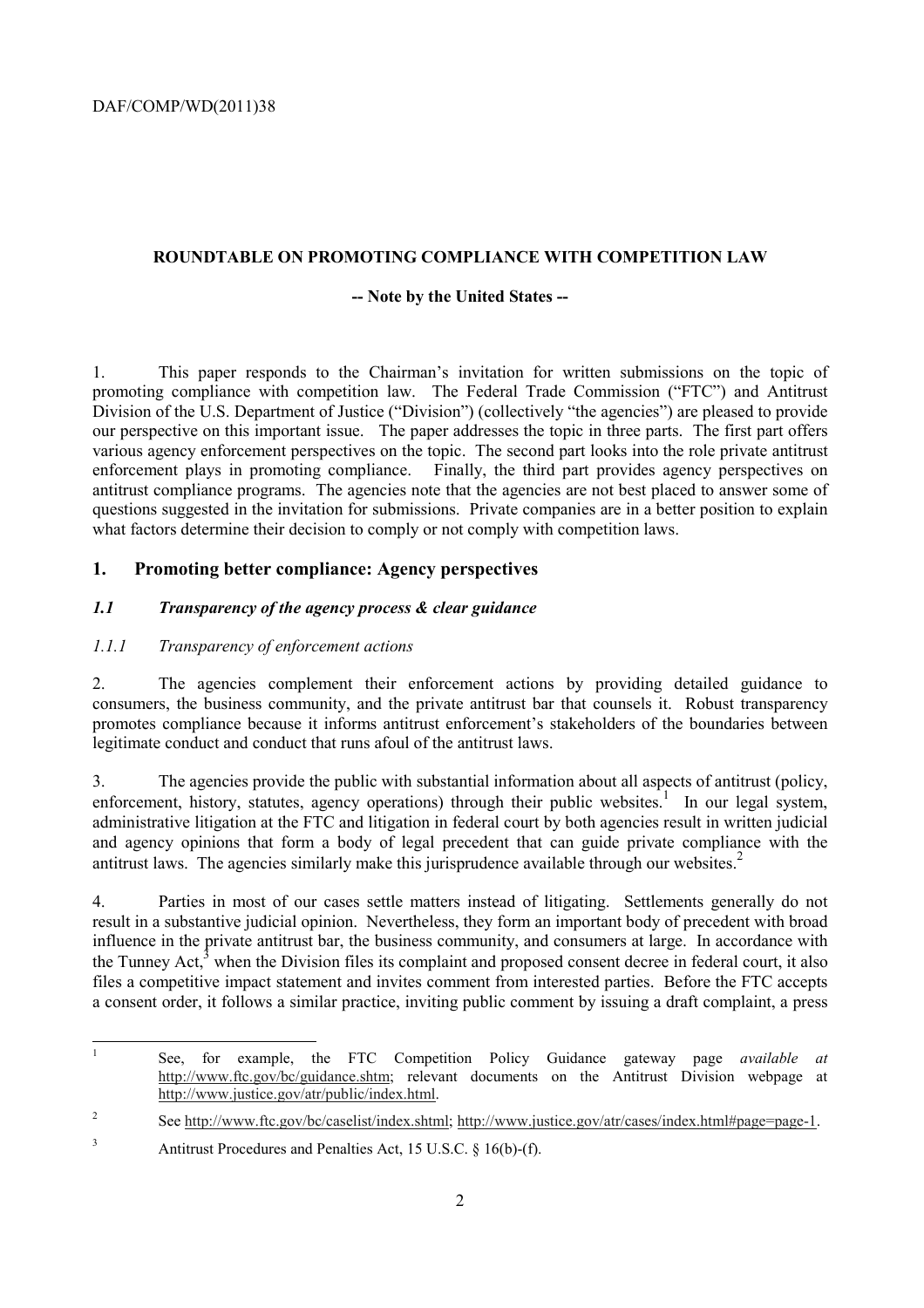release, and a notice to aid public comment that explains the actions it is planning to take.<sup>4</sup> These materials help the public to understand the reasons for our concern and how the remedy will work, and invite the public to express their views about the terms of the settlement. These materials also explain the agency's analysis in the particular area of the law more generally. When a settled case raises novel issues, the Federal Trade Commissioners often issue public statements explaining the bases for their decisions, providing further guidance.

5. In addition, there are instances in which the FTC or the Division issues a closing statement to explain a decision to abstain from an enforcement action. These statements are important not only to make the agencies' decisions transparent to the public, but also to make them accessible to other agencies that face similar issues, as well as the antitrust community at large.

## *1.1.2. Transparency in non-enforcement activities*

 $\overline{a}$ 

 role, alerting the business community and consumers that particular issues are of interest to us. The 6. Our educational efforts are not limited to enforcement actions. The agencies also hold workshops and public hearings on important or novel competition issues, and issue Advisory Opinions and Business Review Letters on specific antitrust conduct. Our workshops and hearings solicit input from interested parties as part of the process of formulating public policy, but they also serve an educational agencies periodically issue formal guidelines, which the agencies have found to assist in these educational efforts. The agencies also conduct competition advocacy, with frequent filings before regulatory and legislative bodies, both federal and sub-federal.

antitrust laws.<sup>6</sup> 7. The FTC has an advisory opinion process, which allows private parties to request a review of particular, novel competition questions and obtain the FTC's opinion about any competitive questions that may be raised. Advisory opinions may also be issued by staff and are non-binding on the agency, but nonetheless provide valuable guidance in situations where novel competition issues arise.<sup>5</sup> Similarly, under the Division's business review procedure, an organization may submit a proposed action to the Division and receive a statement as to whether the Division would likely challenge the action under the

8. Finally, the agencies' leaders regularly speak publicly to provide further clarity on their enforcement agenda to the antitrust bar, the business community, and the public; many speeches are available on the agencies' websites.

 antitrust laws apply in the U.S. economy, the business community becomes more educated in the basics of 9. These educational efforts can have valuable, indirect deterrent effects. One of the ways the agencies generate new civil cases, beyond the premerger reporting laws, is through complaints by customers, suppliers, and competitors. Accordingly, as the agencies increase the general awareness of how competition law and is aware of the opportunity to bring competition problems to the agencies. The more

See Rule 2.34 of the FTC Rules of Practice, *available at* http://ecfr.gpoaccess.gov/cgi/t/text/textidx?c=ecfr&sid=b7afccdbff50301d4053192eb44c484b&rgn=div6&view=text&node=16:1.0.1.1.3.3&idno=16. 5 FTC advisory opinions are available at http://www.ftc.gov/ftc/opinions.shtm, and its advisory opinions on

will not render an opinion if doing so would require a factual investigation (or if the conduct is ongoing). healthcare scenarios are *available at* http://www.ftc.gov/bc/healthcare/industryguide/advisory.htm. The FTC

<sup>6</sup> Copies of the Division's Business Review Letters are *available at*  http://www.justice.gov/atr/public/busreview/letters.html#page=page-1. The Business Review process is described in the Division Manual at III-132 – III-136, *available at*  http://www.justice.gov/atr/public/divisionmanual/chapter3.pdf.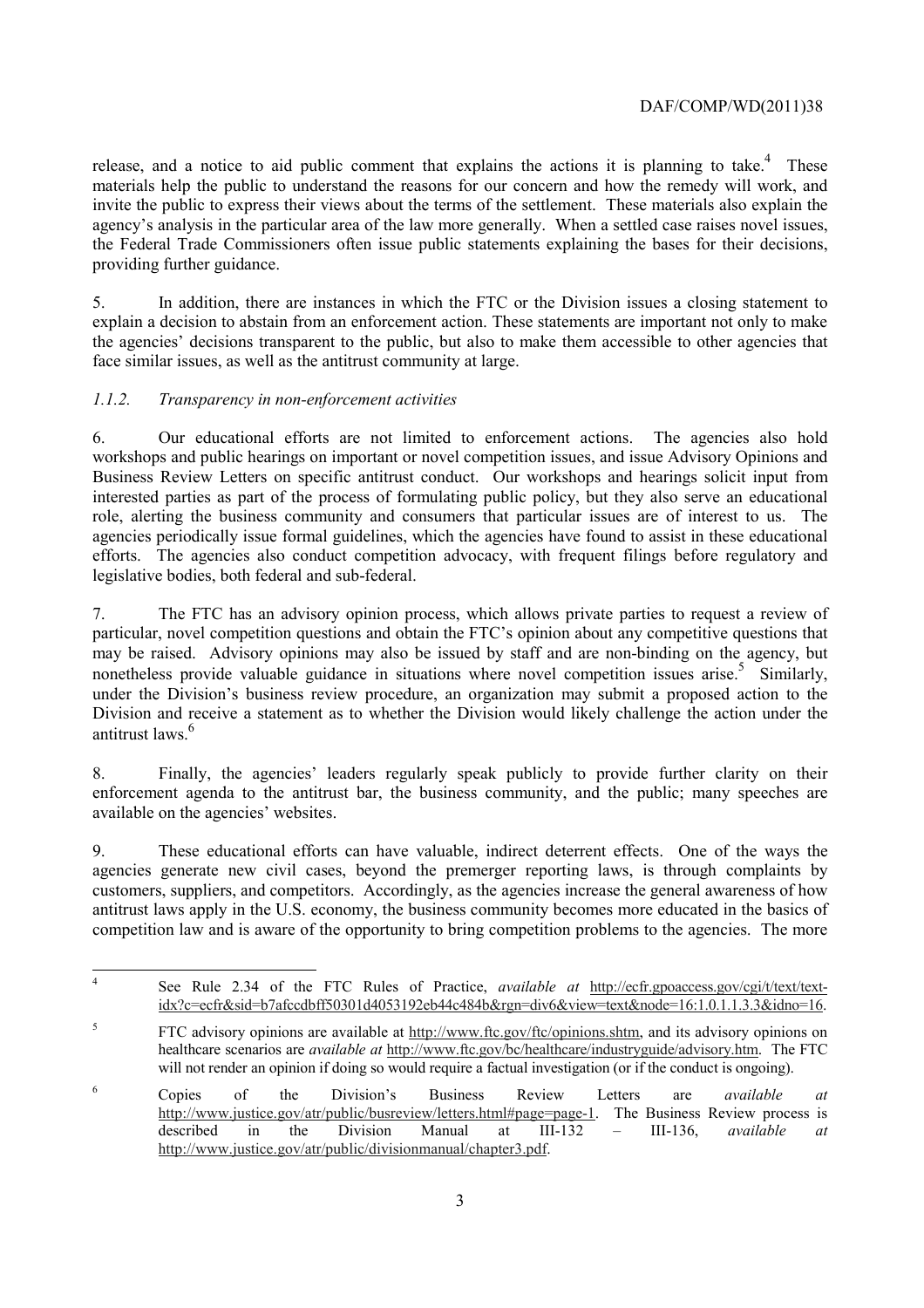the business community knows about what the agencies do, the more effective our enforcement program will be, and the greater its deterrent effect.

# *1.2 Counseling by the private bar*

10. The agencies devote considerable resources to antitrust enforcement, but our resources are limited and our mandate is broad. The U.S. economy is so large that the agencies cannot review all private economic behavior. Hence, private antitrust counseling and private antitrust lawsuits play an important role in deterring anticompetitive conduct before it occurs. Such preemptive deterrence significantly augments the agencies' antitrust enforcement.

the antitrust bar likely reviews far more business conduct than the antitrust enforcement agencies ever see. possible. Accordingly, private counseling can often stop problematic conduct before it ever occurs.<sup>7</sup> Agency transparency increases the value of private counseling by providing the private bar with the 11. Many large, sophisticated companies and trade associations regularly consult antitrust counsel before engaging in conduct and transactions that may present potential competition issues. Collectively, Counselors explain to their clients the risks presented by possible conduct and transactions as accurately as information attorneys need to effectively counsel their clients on the risks of problematic conduct.

# *1.3 Bringing cases against both big and small violators*

 the agencies do not want to establish *de facto* safe harbors for violations of the antitrust laws based on the economy, so while an individual small firm may not have a great economic impact, the impact of ignoring markets, innovation competition is at least as important as price competition. Fourth, anticompetitive consumers, and the agencies will not ignore situations where clear and egregious violations result in *12.* It is both natural and appropriate to focus the agencies' limited resources on enforcement with the greatest public benefit, but the agencies enforce the law against small firms as well as large. To restrict our focus to just the largest companies that impact a substantial volume of commerce is risky, because it may lead smaller players to believe they are *de facto* immune from antitrust enforcement. The agencies therefore also pursue competition issues in small markets and against small firms, for good reason. First, volume of commerce. Second, in aggregate, small firms make up a substantial percentage of the total U.S. all smaller firms would be substantial. Third, small companies can be engines of innovation and, in some conduct by smaller firms or in smaller markets can cause serious harm to a substantial number of consumer harm. Fifth, cases involving small firms can also be used to establish key principles of law and enforcement policy. Finally, it is important to the continuing vigor of our economy that all firms play by the same antitrust rules.

# *1.4 A history of violations is an important variable*

13. U.S. antitrust experience shows that some industries have a history of antitrust violations. Many of these industries bear structural characteristics that are conducive to competition concerns, such as frequent, observable transactions and easy methods to detect and punish deviation from an anticompetitive agreement. This suggests that enforcers can profitably focus their efforts on industries where anticompetitive conduct has occurred. Therefore, the U.S. enforcement agencies will continue to monitor sectors that have a history of violations. This is true both for civil investigations where, for example, mergers in a sector with a history of collusive conduct will be examined closely for potential anticompetitive effects, as well as for criminal matters.

 7

Such counseling can also ensure better compliance with the mandatory merger notification requirements of the Hart-Scott Rodino Act. 15 U.S.C. §18a.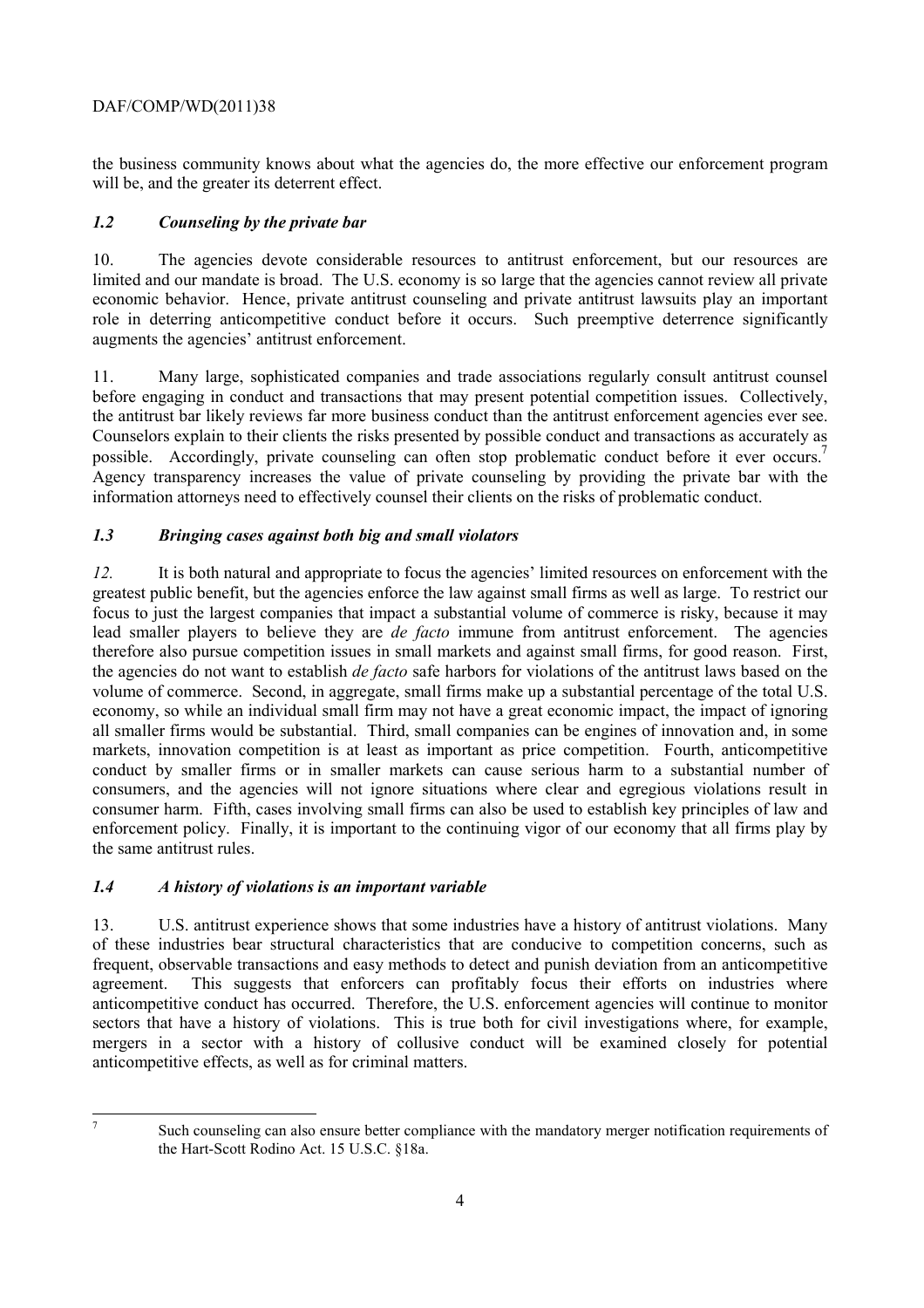above the upper end of the Guidelines range.<sup>9</sup> 14. This principle is recognized in the criminal context in the U.S. Sentencing Guidelines, where a history of antitrust convictions can result in a higher fine range for companies and individuals and a higher prison range for individuals.<sup>8</sup> Thus, the U.S. Sentencing Commission recognizes the need to punish repeat offenders more harshly and, likewise, the Division recommends harsher penalties for repeat offenders. These increased penalties act as a deterrent. The Division also employs what it calls the "Penalty Plus" program against companies that do not report to the Division additional cartels in which the company engaged. Thus, companies should undertake a thorough internal investigation to determine whether their involvement in cartel activity extends beyond the products or services already under investigation. If a company fails to report its participation in a second antitrust offense and the conduct is later discovered, the Division will seek a sentencing enhancement. The Division will recommend a greater penalty for a company that is aware of the second offense but elects not to report it than one that fails to detect the wrongdoing as a result of an inadequate internal investigation. In assessing the amount of the penalty, the Division will, of course, distinguish between those companies that made every effort to ferret out wrongdoing in their internal investigations and those that simply turn a blind eye. In egregious "penalty plus" cases, the Division's policy is to urge the sentencing court to consider the company's and any culpable executive's failure to report the conduct voluntarily as an aggravating sentencing factor. The Division will request that the court impose a term and conditions of probation for the company pursuant to U.S. Sentencing Guidelines §8D1.1 - §8D1.4, and the Division will pursue a fine or jail sentence at or

# *1.5 Enforcement across various sectors*

 agencies do so to the exclusion of other sectors. The agencies believe that refraining from a narrow focus on particular sectors of the economy advances important policy goals. In particular, the agencies want to enforced. Just as no firm should escape antitrust scrutiny because of its size, no firm should think its agencies' enforcement history could potentially undermine the expectation of universal enforcement. competition in the entire economy, will naturally tend to focus their resources on sectors that are most 15. Although the agencies monitor sectors with a history of violations, that does not mean that the create and maintain an expectation throughout the economy that the antitrust laws will be uniformly exposure to the antitrust laws is lessened just because it happens to make something other than cement or vitamins, to take two examples. An explicit, sector-specific enforcement agenda derived from the Equally important, it is crucial for competition enforcement to respond dynamically to changes in the economy and the emergence of new markets. At the same time, the agencies, while responsible for important to consumers (*e.g.,* health care, transportation, high-tech, energy, and telecommunications).

## *1.6 Criminal penalties for hard-core cartel violations*

16. The Division has long advocated that the most effective deterrent for hard-core cartel activity, such as price fixing, bid rigging, and market allocation agreements, is significant prison sentences. Prison sentences are important in anti-cartel enforcement because companies necessarily commit cartel offenses through individual employees, and because prison is a penalty -- in contrast to fines -- that cannot be reimbursed by the corporate employer. As a corporate executive once told a former Assistant Attorney General: "[A]s long as you are only talking about money, the company can at the end of the day take care of me . . . but once you begin talking about taking away my liberty, there is nothing that the company can

<sup>8</sup> U.S. Sentencing Guidelines §§ 4A1.1; 5E1.2(d)(6); 8C2.5(c)(1)-(2). The 2010 Guidelines are *available at*  http://www.ussc.gov/Guidelines/2010\_guidelines/ToC\_HTML.cfm.

<sup>9</sup> Scott D. Hammond, Recent Developments, Trends, and Milestones In The Antitrust Division's Criminal Enforcement Program, Speech before the ABA Antitrust Section's 56<sup>th</sup> Annual Spring Meeting (March 26, 2008), *available at* http://www.justice.gov/atr/public/speeches/232716.htm#N\_13\_.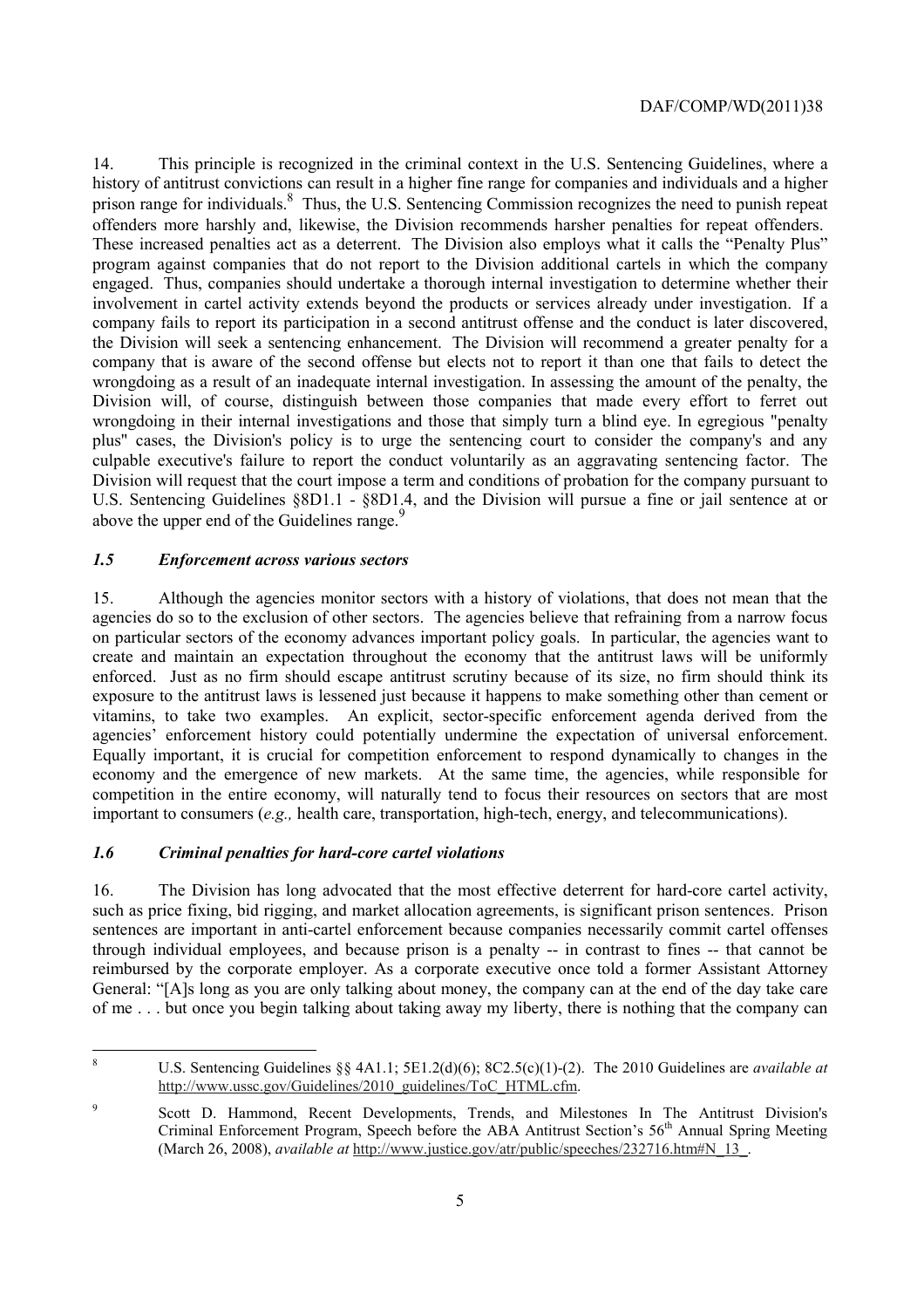do for me."10 Executives often offer to pay higher fines in exchange for a reduction in their jail time, but they never offer to spend more time in prison in order to get a discount on their fine.

17. Prison sentences are also a deterrent to non-U.S. executives who would otherwise extend their cartel activity to the United States. In many cases, the Division has discovered cartelists who were colluding on products sold in other parts of the world and who sold the product in the United States, but who did not extend their cartel activity to U.S. sales. In some of these cases, although the U.S. market was the cartelists' largest market, the collusion stopped at the border because of the risk of going to prison in the United States.

# *1.7 International cooperation among antitrust agencies can prevent compliance problems*

Cross-border mergers are increasingly subject to simultaneous review by multiple jurisdictions. 18. Cross-border mergers are increasingly subject to simultaneous review by multiple jurisdictions. In practice, this means that cooperation and collaboration among the affected jurisdictions is beneficial to parties, the reviewing enforcement agencies, and consumers. Cooperation and collaboration help address and resolve issues of common concern in a manner that avoids inconsistent or detrimental outcomes.

19. This kind of review requires agency staffs to address any overlapping concerns in a coordinated manner. Such coordination strives to ensure that, where the competitive concerns are the same in different jurisdictions, respective remedies cover the same assets under the same terms, to avoid subjecting the parties to conflicting obligations. Therefore, for example, after obtaining waivers from the merging parties, the U.S. agencies find it useful to coordinate with sister agencies to ensure complementarity of their respective remedies in appropriate cases.<sup>11</sup>

# **2. U.S. private litigation's contribution to promoting better compliance**

individuals' and firms' decisions on whether to comply with antitrust law:<sup>12</sup> 20. In a 2003 paper, FTC Commissioner William Kovacic identified five variables that affect

- The substance of the legal command -- the specification of behavior that the law forbids or compels.
- The standards of evidence that adjudicative tribunals will apply to determine whether the plaintiff has proven a violation.
- The likelihood that transgressions of the law will be detected.
- The likelihood that observed transgressions will be prosecuted.
- The severity of sanctions that will be imposed if guilt is established.

 $\overline{a}$ 10 Donald I. Baker, *The Use of Criminal Law Remedies to Deter and Punish Cartels and Bid-Rigging*, 69 Geo. Wash. L. Rev. 693, 705 (Oct./Dec. 2001).

<sup>11</sup> See, *e.g*., Ciba-Geigy/Sandoz, materials available at http://www.ftc.gov/os/caselist/9610055.shtm, and discussion of this point in John Parisi, ENFORCEMENT COOPERATION AMONG ANTITRUST AUTHORITIES, p. 15, *available at* http://www.ftc.gov/oia/speeches/1008enforementantitrust.pdf.

 $12$ 12 Then General Counsel, William E. Kovacic, Private Participation in the Enforcement of Public Competition Laws, British Institution of International and Comparative Law, Third Annual conference on International and Comparative Competition Law: The Transatlantic Antitrust Dialogue (May 15, 2003), *available at* http://www.ftc.gov/speeches/other/030514biicl.shtm.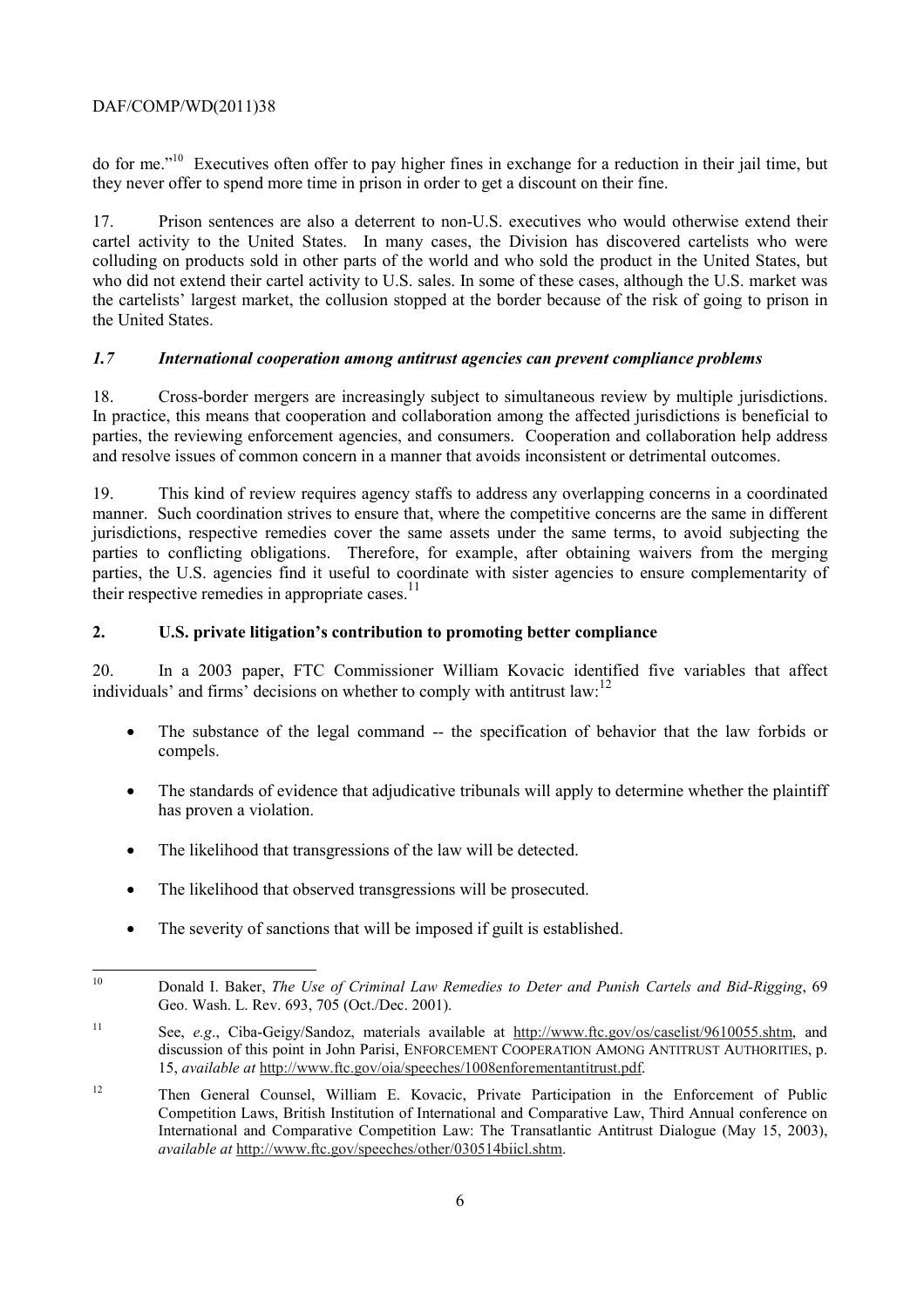21. Three of these variables appear to be enhanced by private antitrust litigation. First, when every aggrieved private party in the market can initiate an antitrust proceeding, the likelihood of observed transgressions being prosecuted grows. Second, a system of private antitrust litigation increases the likelihood of prosecution of antitrust violations, because private parties may fully internalize the benefits of their antitrust enforcement.

litigation.<sup>15</sup> A prevailing private litigant may also be entitled to equitable relief. Trebling is mandatory, as enhance antitrust compliance in the U.S. 22. Finally, the remedies available for successful U.S. private claimants are very broad. Under Section 4 of the Clayton Act,<sup>13</sup> claimants injured by violations of the antitrust laws may sue for and recover "threefold the damages…sustained."14 Congress adopted this rule to encourage private antitrust the court lacks discretion to award single damages or a multiple other than three so long as the court finds the defendant's conduct to be culpable. U.S. law also permits the prosecution of private antitrust cases on behalf of classes of injured parties, which can strengthen the position and magnify the negotiation power of the plaintiffs in private suits. Class actions can deter unlawful antitrust behavior, although concerns have arisen that they may create incentives to bring meritless class actions and do not always offer meaningful relief, given the way they have evolved.16 Overall, private antitrust litigation creates incentives that

## **3. Antitrust compliance programs**

## *3.1 General antitrust compliance programs*

comply on its own. At times, however, the FTC's orders contain broad instructions about how to comply. comply on its own. At times, however, the FTC's orders contain broad instructions about how to comply.<br>For example, in the *Transitions Optical* matter,<sup>17</sup> the consent order requires Transitions to designate an and third parties, train employees, retain certain documents, and maintain a website link to the order. distribute copies of the decree, and ensure that annual training was provided to all officers and directors on 23. The agencies do not generally impose specific requirements upon firms directing *how* they must comply with the antitrust laws. When the FTC issues orders to remedy violations, it does not generally impose specific obligations about how to comply with the orders; the firm is expected to determine how to officer to coordinate the design of a program to educate its employees, distribute the order to employees Similarly, in the *Microsoft* case, the Division's consent decree required Microsoft to appoint a compliance officer to oversee its compliance with the decree, administer its general antitrust compliance program, the requirements of the decree and the antitrust laws. The compliance officer was also responsible for

 $\overline{a}$ 13 15 U.S.C. §15(a).

 $14$  *Id.* 

<sup>15</sup> See *Reiter v. Sonotone Corp*, 442 US 340, 344 (1979) ("Congress created the treble-damages remedy of section 4 precisely for the purpose of encouraging private challenges to antitrust violations").

<sup>16</sup>  deterring wrongdoing, and safeguarding the integrity of the marketplace. As consumer class actions have meritorious cases or provide incentives for prosecution of meritless cases that can harm consumers 16 Class actions can be an efficient mechanism for using judicial resources, providing consumer redress, evolved over time, however, concerns have been raised about whether some of these actions and, in particular, some of the settlements reached in these actions truly serve consumers' interests and deter unlawful behavior by defendants. These concerns focus on, among other things, the disproportionate influence of the class certification decision, insufficient notice to the class, consumer redress that does not really provide anything of value, and excessive attorneys' fees that may either reduce consumer redress in indirectly. *See* more in the June 2006 U.S. Submission to the OECD Competition Committee, Working Party No. 3, Roundtable Discussion of Private Remedies, *available at*  http://www.ftc.gov/bc/international/docs/RdtbleOnPrivateRemediesUnitedStates.pdf.

<sup>17</sup> See http://www.ftc.gov/os/caselist/0910062/100427transopticaldo.pdf (final order at Paragraph III).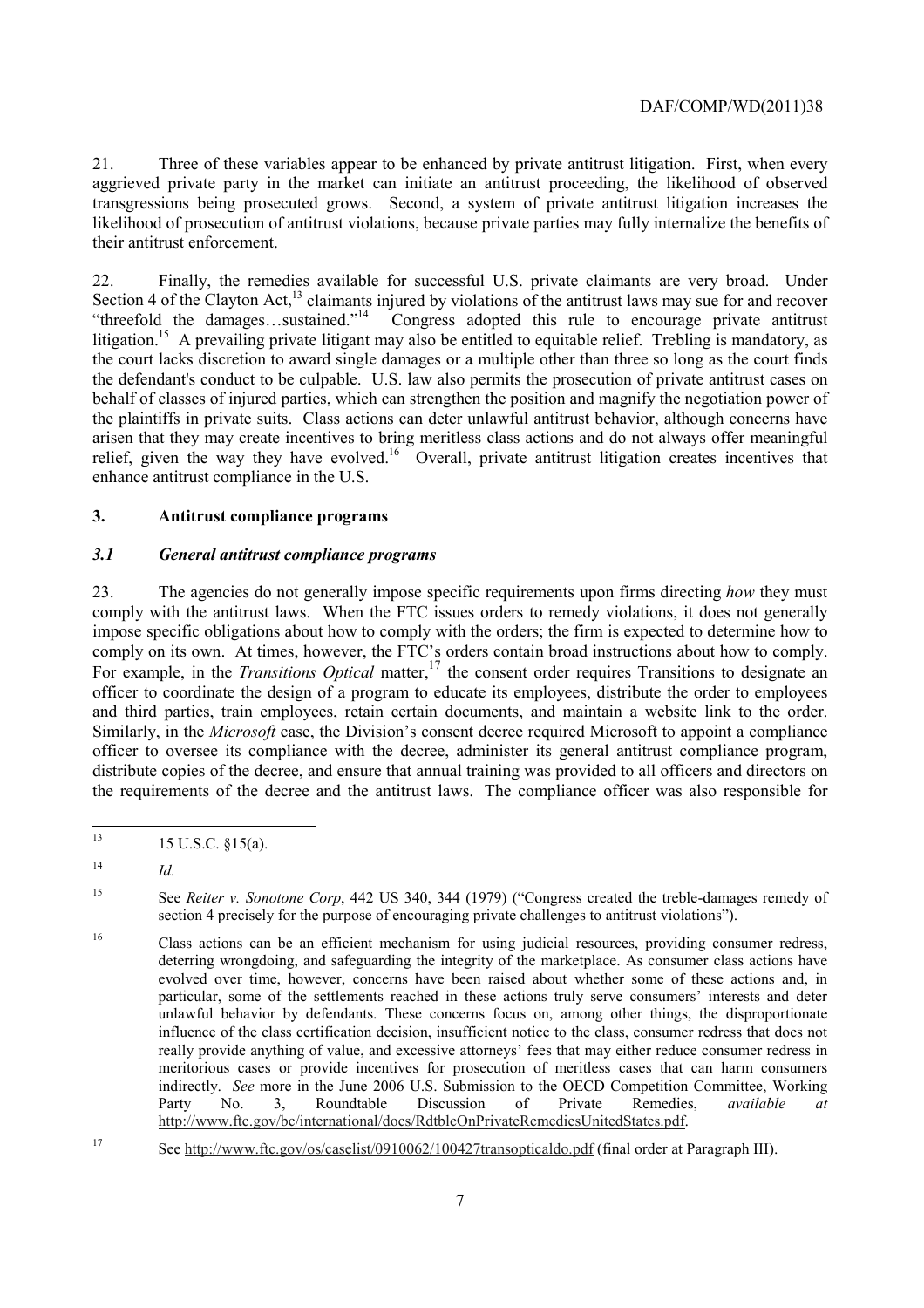complaints submitted by third parties, the Division, the state plaintiffs, and the committee of technical setting up a website where complaints could be submitted and for serving as a central clearinghouse for experts established by the decree to assist the Division and states in their enforcement efforts.<sup>18</sup>

24. When the FTC orders specific obligations regarding a compliance program, it nevertheless does not specify the precise details of what that program must contain, for two primary reasons. First, it is the firm's responsibility to comply with the order and to determine how best to do that; the firm is in the best position to know which employees need to be trained, how, and how often. Second, precise description of a program could have the effect of creating a kind of informal "safe harbor" for the firm; that is, if it complies with the specific obligations yet nonetheless violates the order, it might argue that it should be excused because it did precisely what the FTC's order required. Accordingly, the FTC refrains from imposing that level of detail. Nevertheless, as shown in *Transitions Optical*, it may be appropriate in some cases to give some guidance and establish minimum standards for what an order compliance program must contain.

25. The agencies do, however, encourage the establishment of order (and decree) compliance programs by the way they view the culpability of a firm if it violates an order. A true effort to comply, including periodic training and quick intervention if an employee strays, will be viewed as "good faith," and can mitigate the amount of any civil penalty that might be sought for a violation. Conversely, failure to take steps to develop a compliance program will be considered bad faith (or at a minimum a lack of good faith) and will call for a higher penalty for an order violation.20

their compliance, which allows the FTC staff to alert the firm if a problem appears in their compliance. 26. In addition, the FTC works closely with firms, especially under new orders, to ensure that they begin their compliance efforts "on the right foot." New orders also require firms to submit reports showing Finally, the FTC staff will answer questions (and provide an advisory opinion if requested) if a firm is unsure how to proceed. In these various ways, the FTC remains involved in the firm's compliance efforts, subject as noted to the overall observation that it remains the firm's obligation to comply in the first instance.

# *3.2 Anti-Cartel Compliance Programs*

 help the company avoid the consequences that flow from a violation, including federal civil and criminal company. If a violation does occur, an effective compliance program increases the chances of early 27. The most effective anti-cartel compliance programs are the ones the Division never learns about, because they are the ones that help a company avoid violating the law in the first place. Such programs penalties, private civil litigation and treble damages, state enforcement, enforcement actions in non-U.S. jurisdictions, and other penalties such as suspension and debarment, along with other harms such as loss of good will. The goal should be the creation of a culture of compliance at all levels of operation within the internal detection and thus of being the first company to self-report and qualify for leniency under the Division's leniency program. Even if the company is not the first to approach the Division with

See http://www.justice.gov/atr/cases/f245100/245110.htm (final judgment at Sections IV.C, IV.D).

<sup>&</sup>lt;sup>19</sup> It should go without saying that a true corporate compliance program, designed to assure compliance, is viewed quite differently from a pretextual compliance program, designed to give the appearance of sincerity without truly being effective.

<sup>20</sup>  "adopt any specific program or procedure to assure compliance" with the FTC's original order. Toys "R" Us also allegedly failed to maintain records, as the order required. <sup>20</sup>*See, e.g.,* the FTC's recently filed \$1.3 million civil penalty settlement in *FTC v. Toys R Us,* available at, http://www.ftc.gov/os/caselist/9410040/index.shtm. The third count alleges that Toys "R" Us failed to